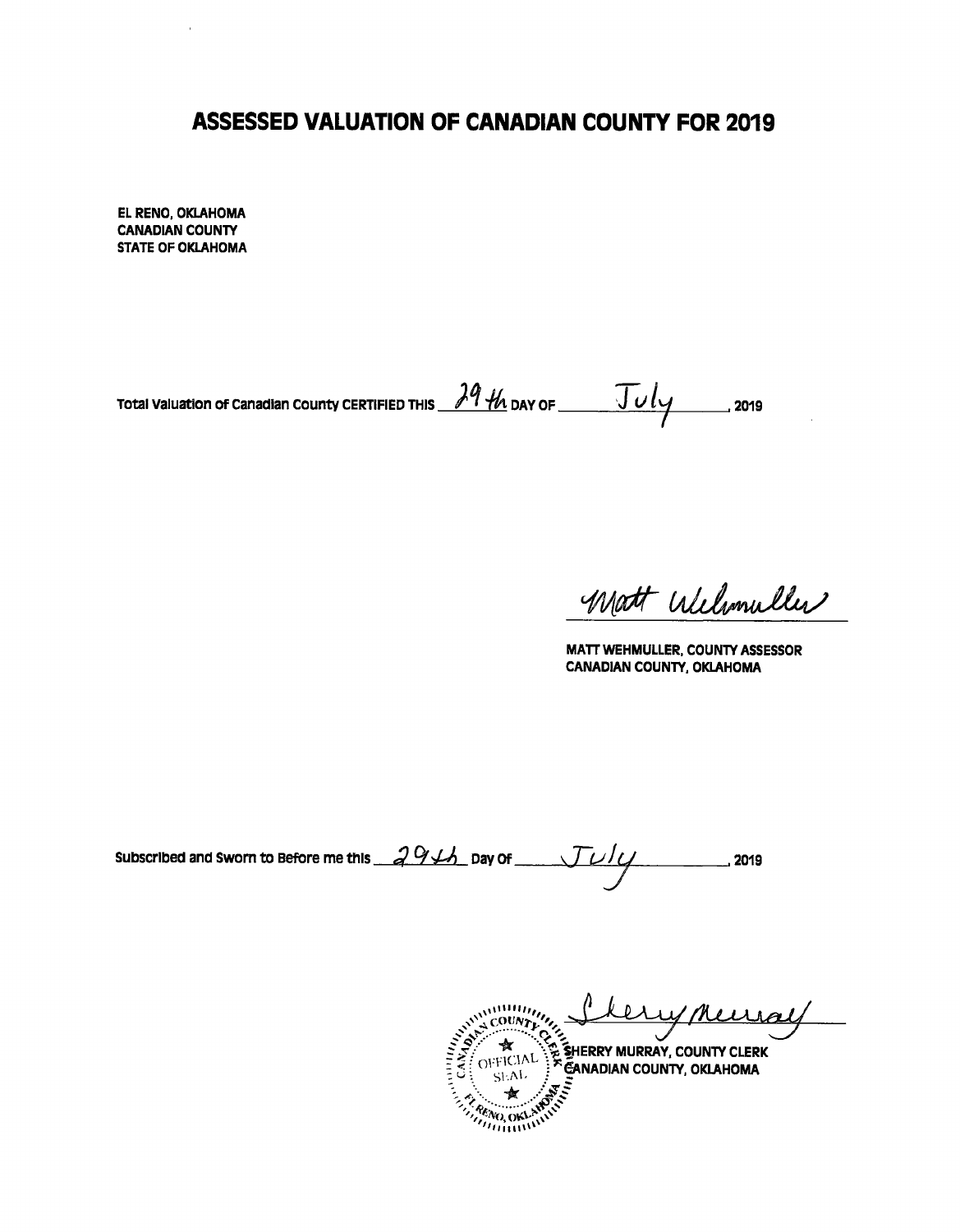## 2019 CANADIAN ASSESSOR'S OFFICE REPORT TO THE EXCISE BOARD

| <b>DESCRIPTION</b>                   |             | <b>PERSONAL</b><br><b>DISTRICT PROPERTY</b> | <b>REAL</b><br><b>PROPERTY</b> | <b>PUBLIC</b><br><b>SERVICE</b> | <b>TOTAL</b><br><b>VALUATION</b> | <b>HOMESTEAD</b> | <b>OTHER</b> | <b>EXEMPTIONS EXEMPTIONS NET VALUATION</b> |
|--------------------------------------|-------------|---------------------------------------------|--------------------------------|---------------------------------|----------------------------------|------------------|--------------|--------------------------------------------|
|                                      |             |                                             |                                | <b>City/Village</b>             |                                  |                  |              |                                            |
| <b>CALUMET</b>                       | <b>T010</b> | 215,636                                     | 2,060,150                      | 376,331                         | 2,652,117                        | 72,538           | 2,244        | 2,577,335                                  |
| <b>EL RENO</b>                       | T020        | 53,019,199                                  | 85,135,109                     | 8,760,632                       | 146,914,940                      | 2,555,629        | 794,472      | 143,564,839                                |
| 2 - ORIGINAL TOWN EL RENO            |             | -48,790                                     | 269,293                        | 0                               | 220,503                          | 1,000            | 0            | 219,503                                    |
| <b>3 - CRIMSON CREEK NORTH</b>       |             | 0                                           | 1,031,144                      | 0                               | 1,031,144                        | 39,500           | 0            | 991,644                                    |
| TOTAL TIF EXCESS VALUE               |             | -48,790                                     | 1,300,437                      | 0                               | 1,251,647                        | 40,500           | 0            | 1,211,147                                  |
| EL RENO - NET VALUE                  |             | 53,067,989                                  | 83,834,672                     | 8,760,632                       | 145,663,293                      | 2,515,129        | 794,472      | 142,353,692                                |
| <b>GEARY</b>                         | <b>T030</b> | 314,839                                     | 954,897                        | 20,181                          | 1,289,917                        | 9,000            | 9,140        | 1,271,777                                  |
| <b>MUSTANG</b>                       | T040        | 6,354,480                                   | 149,649,298                    | 3,030,326                       | 159,034,104                      | 4,181,165        | 2,276,947    | 152,575,992                                |
| <b>OKARCHE</b>                       | <b>T050</b> | 542,924                                     | 1.596,118                      | 227,882                         | 2,366,924                        | 50,000           | 13,425       | 2,303,499                                  |
| <b>OKLAHOMA CITY</b>                 | <b>T060</b> | 86,251,974                                  | 611, 184, 147                  | 42,905,534                      | 740,341,655                      | 14,254,944       | 10,649,183   | 715,437,528                                |
| <b>PIEDMONT</b>                      | T070        | 1,804,011                                   | 63,925,683                     | 3,203,246                       | 68,932,940                       | 1,679,167        | 855,642      | 66,398,131                                 |
| <b>UNION CITY</b>                    | T080        | 4,407,469                                   | 9,883,399                      | 798,578                         | 15,089,446                       | 343,333          | 252,363      | 14,493,750                                 |
| <b>YUKON</b>                         | T090        | 14,114,933                                  | 179,913,607                    | 6,775,098                       | 200,803,638                      | 5,214,250        | 2,455,190    | 193, 134, 198                              |
| CITY/VILLAGE TOTALS (INC TIF)        |             | 167,025,465                                 | 1,104,302,408                  | 66,097,808                      | 1,337,425,681                    | 28,360,026       | 17,308,606   | 1,291,757,049                              |
|                                      |             |                                             |                                | <b>Comm-College</b>             |                                  |                  |              |                                            |
| CADDO-KIOWA                          | V002        | 15,288,694                                  | 5,912,080                      | 1,428,074                       | 22,628,848                       | 201,958          | 19,663       | 22,407,227                                 |
| <b>CANADIAN VALLEY</b>               | <b>V006</b> | 355,619,733                                 | 1,162,937,473                  | 78,806,845                      | 1,597,364,051                    | 29,708,009       | 17,876,317   | 1,549,779,725                              |
| 2 - ORIGINAL TOWN EL RENO            |             | -48,790                                     | 269,293                        | 0                               | 220,503                          | 1,000            | 0            | 219,503                                    |
| 3 - CRIMSON CREEK NORTH              |             | 0                                           | 1,031,144                      | 0                               | 1.031,144                        | 39,500           | 0            | 991,644                                    |
| TOTAL TIF EXCESS VALUE               |             | -48,790                                     | 1,300,437                      | 0                               | 1,251,647                        | 40,500           | 0            | 1,211,147                                  |
| <b>CANADIAN VALLEY - NET VALUE</b>   |             | 355,668,523                                 | 1,161,637,036                  | 78,806,845                      | 1,596,112,404                    | 29,667,509       | 17,876,317   | 1,548,568,578                              |
| <b>FRANCIS TUTTLE</b>                | V021        | 43,999                                      | 34,717                         | 6,928                           | 85,644                           | 2,000            | 0            | 83,644                                     |
| <b>FRANCIS TUTTLE</b>                | V0210       | 2,824                                       | 856,347                        | 198,094                         | 1,057,265                        | 16,000           | 0            | 1,041,265                                  |
| <b>COMM-COLLEGE TOTALS (INC TIF)</b> |             | 370,955,250                                 | 1,169,740,617                  | 80,439,941                      | 1,621,135,808                    | 29,927,967       | 17,895,980   | 1,573,311,861                              |
|                                      |             |                                             |                                | County                          |                                  |                  |              |                                            |
| <b>CANADIAN COUNTY</b>               | C001        | 416,680,149                                 | 1,179,756,994                  | 84,027,879                      | 1,680,465,022                    | 30,163,967       | 17,925,678   | 1,632,375,377                              |
| 2 - ORIGINAL TOWN EL RENO            |             | -48,790                                     | 269,293                        | 0                               | 220,503                          | 1,000            | 0            | 219,503                                    |
| 3 - CRIMSON CREEK NORTH              |             | 0                                           | 1,031.144                      | 0                               | 1,031,144                        | 39,500           | 0            | 991,644                                    |
| TOTAL TIF EXCESS VALUE               |             | -48,790                                     | 1,300,437                      | 0                               | 1,251,647                        | 40.500           | 0            | 1,211,147                                  |
| CANADIAN COUNTY - NET VALUE          |             | 416,728,939                                 | 1,178,456,557                  | 84,027,879                      | 1,679,213,375                    | 30,123,467       | 17,925,678   | 1,631,164,230                              |
| <b>COUNTY TOTALS (INC TIF)</b>       |             | 416,680,149                                 | 1,179,756,994                  | 84,027,879                      | 1,680,465,022                    | 30,163,967       | 17,925,678   | 1,632,375,377                              |
|                                      |             |                                             |                                | Other                           |                                  |                  |              |                                            |
| <b>GEARY EMERGENCY MEDICAL E100</b>  |             | 13,108,701                                  | 3,002,326                      | 1,920,352                       | 18,031,379                       | 72,000           | 16,273       | 17,943,106                                 |
| LOOKEBA EMERGENCY MEDICE200          |             | 339,109                                     | 15,159                         | 3,317                           | 357,585                          | 0                | 0            | 357,585                                    |
| HINTON EMERGENCY MEDICA E300         |             | 14,949,585                                  | 5,896,921                      | 1,424,757                       | 22,271,263                       | 201,958          | 19,663       | 22,049,642                                 |
| <b>CASHION EMERGENCY MEDIC E400</b>  |             | 2,824                                       | 856,347                        | 198,094                         | 1,057,265                        | 16,000           | 0            | 1,041,265                                  |
| <b>RICHLAND FIRE DISTRICT</b>        | F100        | 55,534                                      | 6,715,148                      | 249,073                         | 7,019,755                        | 208,500          | 196,260      | 6,614,995                                  |
| <b>TIF DISTRICT</b>                  | T342        | 293,027                                     | 968,448                        | 0                               | 1,261,475                        | 1,000            | 0            | 1,260,475                                  |
| <b>TIF DISTRICT</b>                  | T343        | 99                                          | 1,035,744                      | 0                               | 1,035,843                        | 39,500           | 0            | 996,343                                    |
| <b>TIF EXCESS</b>                    | T999        | 0                                           | 0                              | 0                               | 0                                | 0                | 0            | O.                                         |
| OTHER TOTALS (INC TIF)               |             | 28,748,879                                  | 18,490,093                     | 3,795,593                       | 51,034,565                       | 538,958          | 232,196      | 50,263,411                                 |
|                                      |             |                                             |                                | <b>School</b>                   |                                  |                  |              |                                            |
| <b>MINCO</b>                         | <b>S002</b> | 3,449,710                                   | 408,701                        | 455,402                         | 4,313,813                        | 14,000           | 11,937       |                                            |
| <b>DEER CREEK</b>                    | <b>S006</b> | 43,999                                      | 34,717                         | 6,928                           | 85,644                           | 2,000            | 0            | 4,287,876                                  |
| <b>LOOKEBA-SICKLES</b>               | S012        | 339,109                                     | 15,159                         | 3,317                           | 357,585                          | 0                | 0            | 83,644                                     |
| <b>PIEDMONT</b>                      | <b>S022</b> | 8,901,673                                   | 144,091,300                    | 6,302,581                       | 159,295,554                      | 3,495,384        |              | 357,585                                    |
| <b>YUKON</b>                         | S027        | 62,808,348                                  | 381,643,424                    | 28,996,949                      | 473,448,721                      | 9,879,083        | 1,683,751    | 154,116,419                                |
| <b>RIVERSIDE</b>                     | <b>S029</b> | 19,003,913                                  | 16,638,248                     | 1,647,555                       | 37,289,716                       | 243,000          | 5,967,220    | 457,602,418                                |
|                                      |             |                                             |                                |                                 |                                  |                  | 85,321       | 36,961,395                                 |

 $\overline{a}$